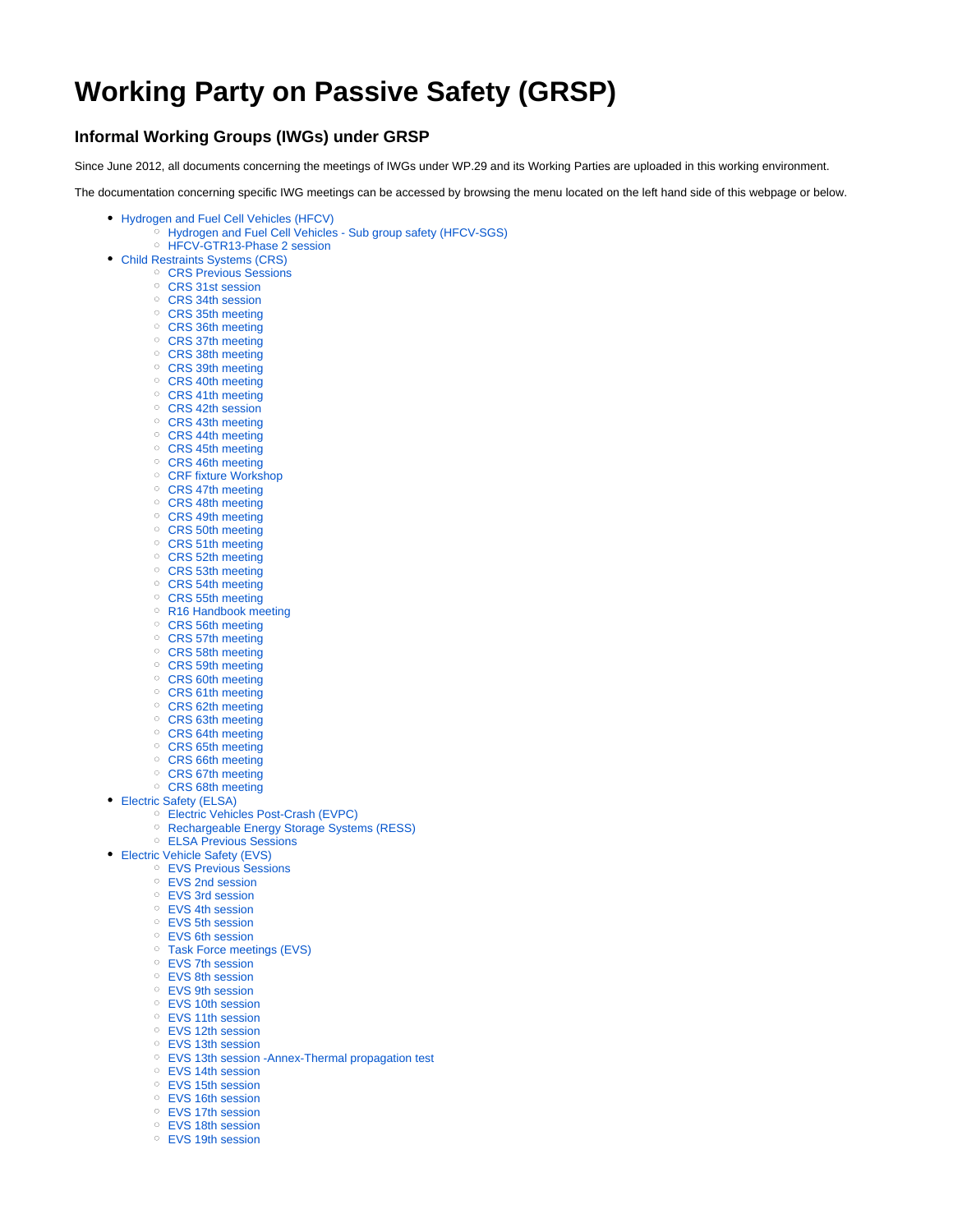- [EVS 20th session](https://wiki.unece.org/display/trans/EVS+20th+session)
- [EVS 21st session](https://wiki.unece.org/display/trans/EVS+21st+session)
- [EVS 22nd session](https://wiki.unece.org/display/trans/EVS+22nd+session)
- [EVS 23rd session](https://wiki.unece.org/display/trans/EVS+23rd+session)
- [EVS 24th session](https://wiki.unece.org/display/trans/EVS+24th+session)
- [Pole Side Impact GTR \(PSI\)](https://wiki.unece.org/pages/viewpage.action?pageId=3178630)
	- <sup>o</sup> [PSI Previous Sessions](https://wiki.unece.org/display/trans/PSI+Previous+Sessions)
		- o [PSI 6th Session](https://wiki.unece.org/display/trans/PSI+6th+Session)
		- o [PSI 7th Session](https://wiki.unece.org/display/trans/PSI+7th+Session)
		- [PSI 8th Session](https://wiki.unece.org/display/trans/PSI+8th+Session) [Final MUARC Study](https://wiki.unece.org/display/trans/Final+MUARC+Study)
- [Frontal Impact \(FI\)](https://wiki.unece.org/pages/viewpage.action?pageId=3178633)
	- [FI Previous Sessions](https://wiki.unece.org/display/trans/FI+Previous+Sessions)
		- [FI 15th session](https://wiki.unece.org/display/trans/FI+15th+session)
		- [FI 16th session](https://wiki.unece.org/display/trans/FI+16th+session)
		- [FI 17th session](https://wiki.unece.org/display/trans/FI+17th+session)
		- [FI 18th session](https://wiki.unece.org/display/trans/FI+18th+session)
		- [FI 19th session](https://wiki.unece.org/display/trans/FI+19th+session)
		- [FI 20th session](https://wiki.unece.org/display/trans/FI+20th+session)
		- [FI 21th session](https://wiki.unece.org/display/trans/FI+21th+session)
		- [FI 22th session](https://wiki.unece.org/display/trans/FI+22th+session)
		- [FI 24th session](https://wiki.unece.org/display/trans/FI+24th+session)
		- [FI 25th session](https://wiki.unece.org/display/trans/FI+25th+session)
		- [FI 26th session](https://wiki.unece.org/display/trans/FI+26th+session)
		- [FI 23rd session](https://wiki.unece.org/display/trans/FI+23rd+session)
- [GTR No. 7 \(Head restraints\) \(GTR7\)](https://wiki.unece.org/pages/viewpage.action?pageId=3178635)
	- <sup>o</sup> [GTR7 Previous Sessions](https://wiki.unece.org/display/trans/GTR7+Previous+Sessions)
		- [GTR7 10th meeting](https://wiki.unece.org/display/trans/GTR7+10th+meeting)
		- [BioRID TEG](https://wiki.unece.org/display/trans/BioRID+TEG)
		- [GTR7 11th meeting](https://wiki.unece.org/display/trans/GTR7+11th+meeting)
		- [GTR7 12th meeting](https://wiki.unece.org/display/trans/GTR7+12th+meeting)
		- [GTR7 13th meeting](https://wiki.unece.org/display/trans/GTR7+13th+meeting)
		- [GTR7 14th Meeting](https://wiki.unece.org/display/trans/GTR7+14th+Meeting)
		- [GTR7 15th Meeting](https://wiki.unece.org/display/trans/GTR7+15th+Meeting)
		- [GTR7 16th Meeting](https://wiki.unece.org/display/trans/GTR7+16th+Meeting)
		- <sup>o</sup> [GTR7 17th Meeting](https://wiki.unece.org/display/trans/GTR7+17th+Meeting)
- [GTR No. 9 Phase 2 \(GTR9-2\)](https://wiki.unece.org/pages/viewpage.action?pageId=3178637)
	- [GTR9-2 Previous Sessions](https://wiki.unece.org/display/trans/GTR9-2+Previous+Sessions)
	- [Task Force for Review and Update Certification Corridor \(TF-RUCC\)](https://wiki.unece.org/pages/viewpage.action?pageId=4063359)
	- [GTR9-2 4th session](https://wiki.unece.org/display/trans/GTR9-2+4th+session)
	- [GTR9-2 3rd session](https://wiki.unece.org/display/trans/GTR9-2+3rd+session)
	- <sup>o</sup> [Task Force Bumper Test Area \(TF-BTA\)](https://wiki.unece.org/pages/viewpage.action?pageId=4064631)
	- [GTR9-2 5th session](https://wiki.unece.org/display/trans/GTR9-2+5th+session)
	- [GTR9-2 6th session](https://wiki.unece.org/display/trans/GTR9-2+6th+session)
	- [GTR9-2 7th session](https://wiki.unece.org/display/trans/GTR9-2+7th+session)
	- <sup>o</sup> [GTR9-2 2nd session](https://wiki.unece.org/display/trans/GTR9-2+2nd+session)
	- [GTR9-2 1st session](https://wiki.unece.org/display/trans/GTR9-2+1st+session)
	- <sup>o</sup> [GTR9-2 Constitutional session](https://wiki.unece.org/display/trans/GTR9-2+Constitutional+session)
	- [GTR9-2 8th session](https://wiki.unece.org/display/trans/GTR9-2+8th+session)
	- [GTR9-2 9th session](https://wiki.unece.org/display/trans/GTR9-2+9th+session)
	- <sup>o</sup> [GTR9-2 final documents](https://wiki.unece.org/display/trans/GTR9-2+final+documents)
	- [GTR9-2 10th session](https://wiki.unece.org/display/trans/GTR9-2+10th+session)
- [Pedestrian Safety \(PS\)](https://wiki.unece.org/pages/viewpage.action?pageId=3178639)
- [PS Previous Sessions](https://wiki.unece.org/display/trans/PS+Previous+Sessions)
- [Door Locks \(DL\)](https://wiki.unece.org/pages/viewpage.action?pageId=3178642)
	- [DL Previous Sessions](https://wiki.unece.org/display/trans/DL+Previous+Sessions)
- [Truck Cab Strength \(INF-CS\)](https://wiki.unece.org/pages/viewpage.action?pageId=3178644)
	- <sup>o</sup> [INF-CS Previous Sessions](https://wiki.unece.org/display/trans/INF-CS+Previous+Sessions)
- [Head Restraints \(HR\)](https://wiki.unece.org/pages/viewpage.action?pageId=3178646)
	- [HR Previous Sessions](https://wiki.unece.org/display/trans/HR+Previous+Sessions)
- [Harmonization of Side Impact Dummies \(WS\)](https://wiki.unece.org/pages/viewpage.action?pageId=3178648)
	- [WS Previous Sessions](https://wiki.unece.org/display/trans/WS+Previous+Sessions)
	- <sup>o</sup> [Side Impact Dummies 9th Meeting](https://wiki.unece.org/display/trans/Side+Impact+Dummies+9th+Meeting)
- [Deployable Pedestrian Protection System \(DPPS\)](https://wiki.unece.org/pages/viewpage.action?pageId=45383713)
	- [Former TF-DPPS 1st session](https://wiki.unece.org/display/trans/Former+TF-DPPS+1st+session)
	- [Former TF-DPPS 2nd session](https://wiki.unece.org/display/trans/Former+TF-DPPS+2nd+session)
	- [Former TF-DPPS 3rd session](https://wiki.unece.org/display/trans/Former+TF-DPPS+3rd+session)
	- [Former TF-DPPS 4th session](https://wiki.unece.org/display/trans/Former+TF-DPPS+4th+session)
	- <sup>o</sup> [IWG-DPPS 1st session \(former TF-DPPS 5th session\)](https://wiki.unece.org/pages/viewpage.action?pageId=60360455)
	- <sup>o</sup> [IWG-DPPS 2nd session](https://wiki.unece.org/display/trans/IWG-DPPS+2nd+session)
	- <sup>o</sup> [IWG-DPPS 3rd session](https://wiki.unece.org/display/trans/IWG-DPPS+3rd+session)
	- <sup>o</sup> [IWG-DPPS 4th session](https://wiki.unece.org/display/trans/IWG-DPPS+4th+session)
	- <sup>o</sup> [IWG-DPPS 5th session](https://wiki.unece.org/display/trans/IWG-DPPS+5th+session) <sup>o</sup> [IWG-DPPS 6th session](https://wiki.unece.org/display/trans/IWG-DPPS+6th+session)
	-
	- [IWG-DPPS 5th session bis-skype meeting on 28 Nov 2019](https://wiki.unece.org/display/trans/IWG-DPPS+5th+session+bis-skype+meeting+on+28+Nov+2019)
	- <sup>o</sup> [IWG-DPPS 7th session](https://wiki.unece.org/display/trans/IWG-DPPS+7th+session)
	- <sup>o</sup> [IWG-DPPS 8th session](https://wiki.unece.org/display/trans/IWG-DPPS+8th+session)
	- <sup>o</sup> [IWG-DPPS 9th session](https://wiki.unece.org/display/trans/IWG-DPPS+9th+session)
	- <sup>o</sup> [IWG-DPPS 10th session](https://wiki.unece.org/display/trans/IWG-DPPS+10th+session)